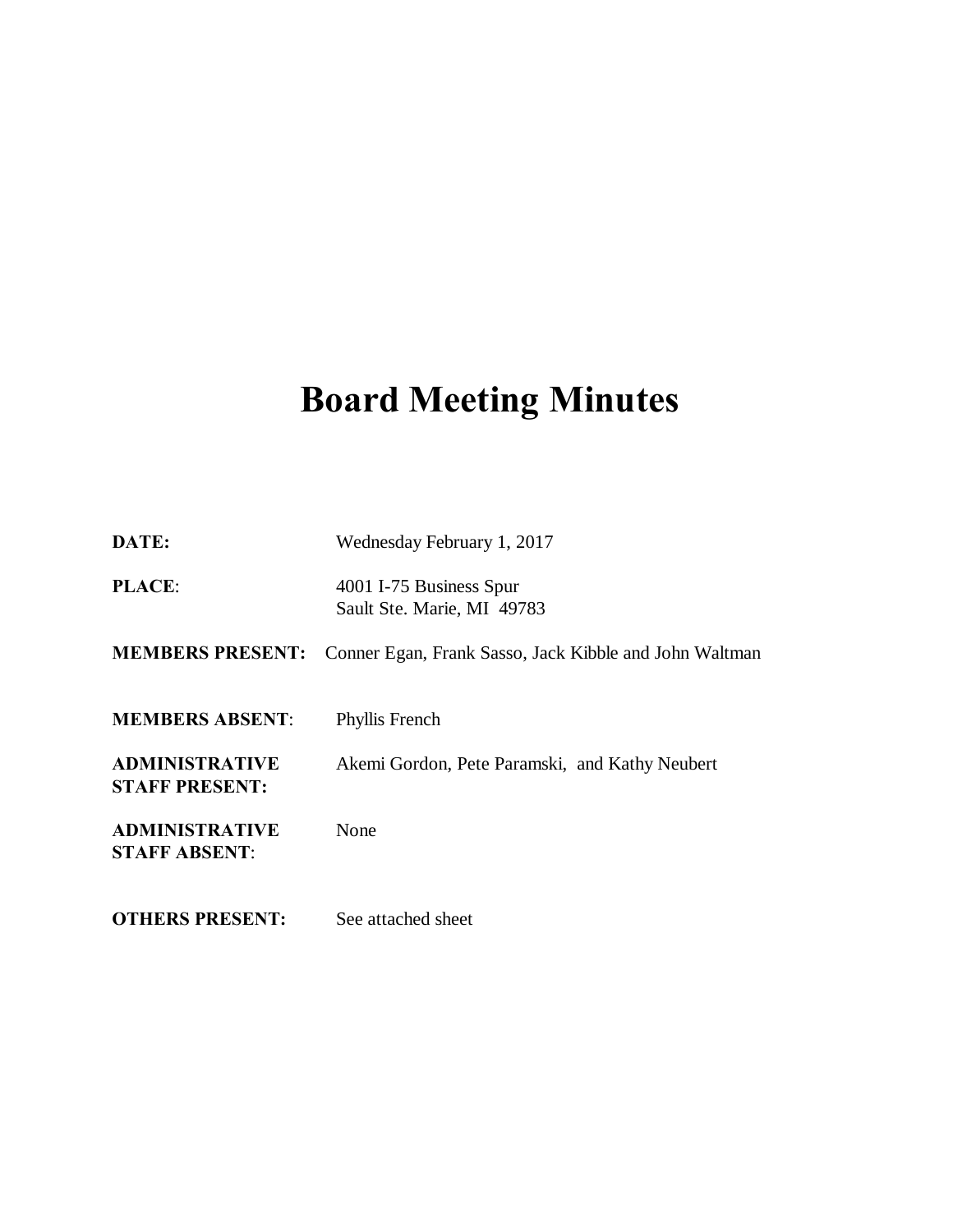**BOARD MEETING Page 2 February 1, 2017**

## **I. CALL TO ORDER**

The meeting was called to order at 3:04 p.m. by Chairman Sasso. All trustees were present with the exception of Luce County board member Phyllis French. (weather related).

## **II. PUBLIC COMMENTS**

Lori Miller from Neebish Island presented Executive Director Paramski a request under the Freedom of Information Act as well as a letter.

Ms. Miller stated that the ferry schedule changes January 16th-April 1st and that they did not receive notice regarding this change. She stated it was not posted on the board like it has been in previous years and it was not on EUPTA's website until this week. Ms. Miller stated that she has a Neebish Island Face Book page that she created and she posted the changes on there. This created a lot of discussion amongst Island residents. Some people posted that they thought there should be a change in the Ferry schedule and wondered why they lost the 7pm ferry and some thought they should have a later ferry. Ms. Miller stated that a memo went around the Island regarding rumors and she decided to respond to Mr. Pringle's memo and stated it is not a complaint and is information. She stated that the memo also asked that residents try and get to the ferry 10 minutes early in case the ferry needed to leave early.

Ms. Miller stated that there is a petition going around the Island stating that everyone is happy with Jamie's service. Ms. Miller stated that Jamie is the best at driving the ferry and compares him to anyone in the state. She stated that the petition and the memo only went to certain people.

Ms. Miller stated that a lot of residents asked why they lost 2 trips. Ms. Miller asked should they lose two trips if the contract is a 365 day contract.

Ms. Miller stated that people have a right to ask questions and she feels like there have been games played when they ask questions and it borders on discrimination. She made it clear that it was not the EUPTA board that treated her this way.

Dorrie France-Winegard from Neebish Island stated she is married to James Winegard and he has lived on the Island for years and she has lived there for about 3-4 years. She stated she has a 16 year old daughter and that there are two kids on the Island that go to school who have mandated events for their grades. She stated that some kids are also in sports. Ms. France-Winegard stated that she has an office in Pickford and her board is very lenient letting her stay above that office when needed. She stated that when the ferry schedule is changed and she is not told that it is 6PM it makes it difficult as she is on and off the ferry several times during the day to go to work and pick up her daughter. She stated that her daughter either has basketball, track, or band practice and that all of the games and practices do not get done with until after the 6pm ferry. She stated this week she has to stay above her office four nights. She stated her daughter has horses and that is what she is going to do for a living is train and raise horses. She stated that this puts a strain on her husband to care for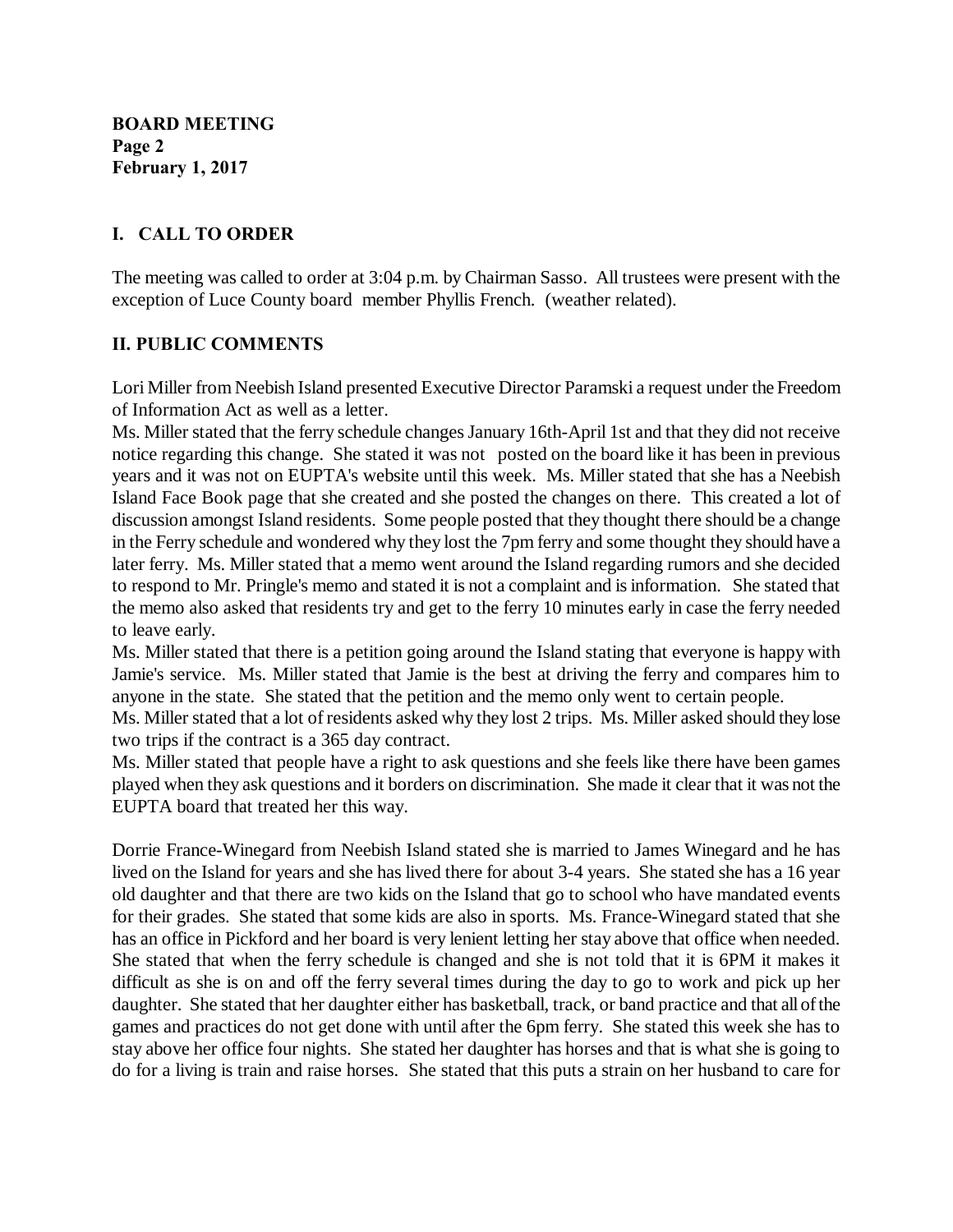#### **BOARD MEETING Page 3 February 1, 2017**

the horses. She stated her daughter has high functioning autism. She stated that she is not able to connect with the horses when she is not home. She stated that the ferry schedule change to 6pm has put a strain on her family. She stated that she knows it was her choice to move to the Island but stated she doesn't think they should be kept hostage and that is how her daughter feels. She stated her family can't attend her daughter's events because it costs too much to go home requiring a special trip. She stated that they are going to end up with all the people on the Island dead someday and two kids that will probably say they don't want to be there anymore.

She stated her child has to do her grades and her IEP states she needs to be fully involved with her age appropriate peers to be productive in the community. Ms. France-Winegard suggested a later ferry time might be helpful.

Bill Kutz of Neebish Island stated he has to take time off of work when he needs to get errands done because he works until 4:30 and that doesn't leave him enough time to get his errands done and then catch the 6 pm ferry. He asked if it was possible to switch the 6pm ferry to 7pm. Mr. Kutz also spoke about an ice bridge and an airboat. He stated when there was an ice bridge you could still get across to the Island.

Jamie Pringle stated that the runs they have scheduled now are schedule for a reason. He stated the 6:45 am ferry is to get the kids to school. The 9am is for the people on the Island ,the noon run is for the mail and the 3pm is for the mail truck to come off the Island. He stated that 4:15 pm ferry is for the school kids and the 6pm is to get the rest of the people home.

Dorrie France-Winegard asked there could be an 8pm ferry as it is difficult if you have to go into town to make it back for the 6pm ferry especially if there are bad roads. She stated that she is not paying \$100.00 for a special run.

Lori Miller asked for clarification of the special trips as she was told they were for emergencies.

There are 79 full time residents on Neebish Island. Chairman Sasso suggested they all get together to see what the rest of the residents would like to see and present EUPTA with a plan.

Trustee Conner Egan suggested the Neebish residents contact their County representative Don McLean and see if he will set up a meeting on the Island.

Lori Miller stated that she thought businesses should be notified if there was going to be a meeting. Executive Director Paramski stated that the meeting could be advertised as a public meeting stating what the topic is going to be.

Lori Miller stated she still had a question regarding the ferry contract and if it was a 365 day contract. Executive Director Paramski stated that it is a 365 day contract but there is an Appendix G that has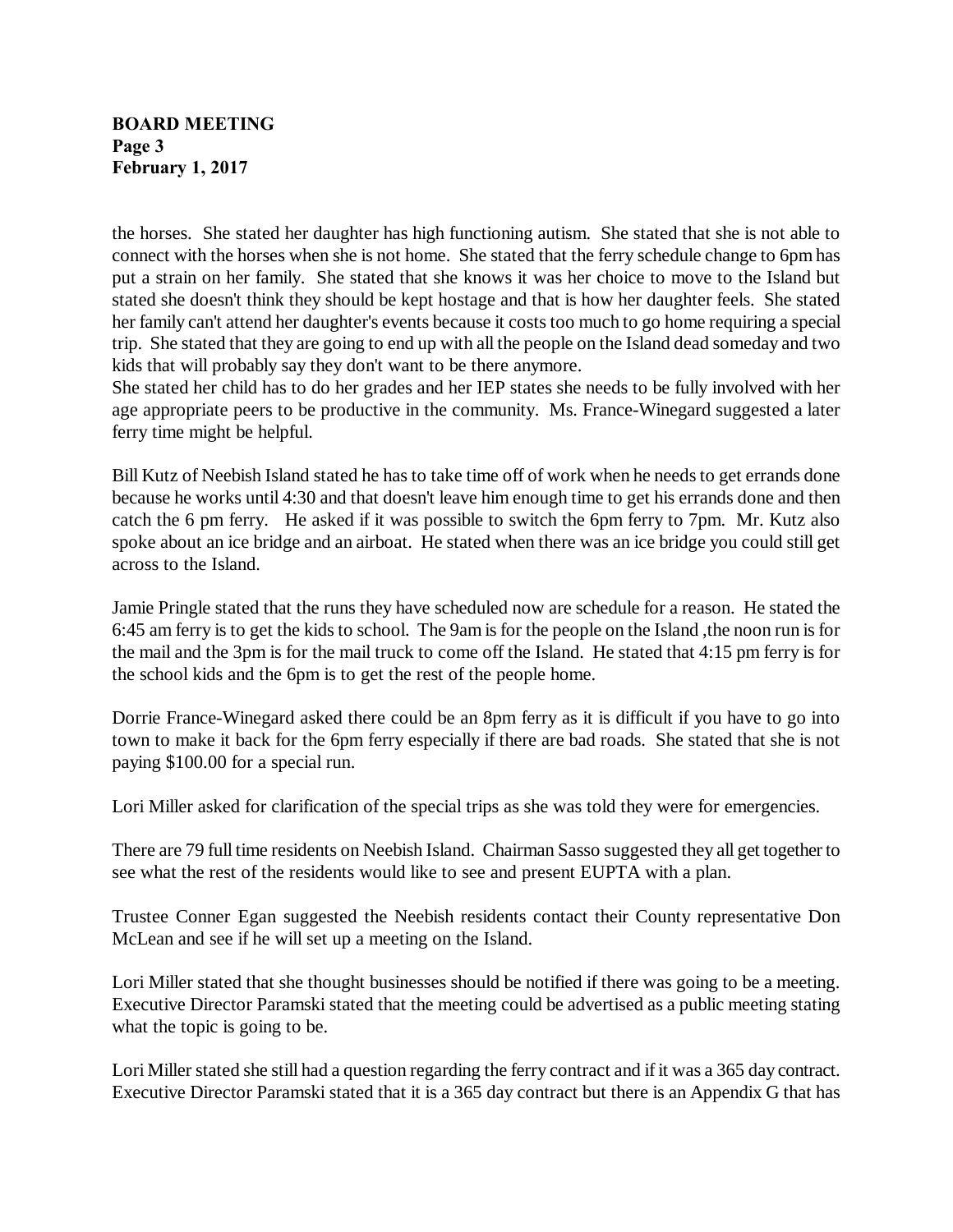all three schedules attached to it. If a time was added or changed, the contractor could ask to renegotiate.

Lori Miller asked about the 1 year extension of the contract. Executive Director Paramski stated that the one year extension is every year. It is a 3 year contract that expires 3/31/17 and contract can be extended year to year and renegotiated.

## **III. APPROVAL OF BOARD MINUTES**

With regard to the Board Meeting Minutes for January 4, 2017 ; **IT WAS MOVED** by Trustee Kibble; **SUPPORTED** by Trustee Waltman to approve said minutes. **UNANIMOUS**. Motion carried

## **IV. FINANCIAL REPORT**

## **IN GENERAL**

Finance Director Gordon passed out a listing of the bills that were paid electronically.

Gordon had two resolutions that needed board approval. They are both "Resolutions of Intent" to apply for FYE 2018 state formula operating assistance for both the busing and ferries. EUPTA has three applications that are due February 15, 2017. This is the process where EUPTA will apply for not only operating assistance but all of our capital needs.

In regards to the resolution for bussing, **IT WAS MOVED** by Trustee Kibble; **SUPPORTED** by Trustee Egan to sign said resolution. Motion carried.

In regards to the resolution for the ferries, **IT WAS MOVED** by Trustee Kibble; **SUPPORTED** by Trustee Egan to sign said resolution. Motion carried.

Gordon stated that a "public notice" will be published in the paper showing all of the operating and capital needs that EUPTA is applying for.

Gordon reported that the audit is almost been finalized and Anderson Tackman and Co. will be presenting the report at the March board meeting. In speaking with them, they felt it would be a good idea to designate a portion of our cash specifically for the accrued compensated absences which is around \$180,000. This would be identical to the designation we currently do for our ferry capital match. The amount would change from year to year and we will change it as needed. Anderson Tackman is waiting on EUPTA's decision on this so they can finalize this in the audit report. Gordon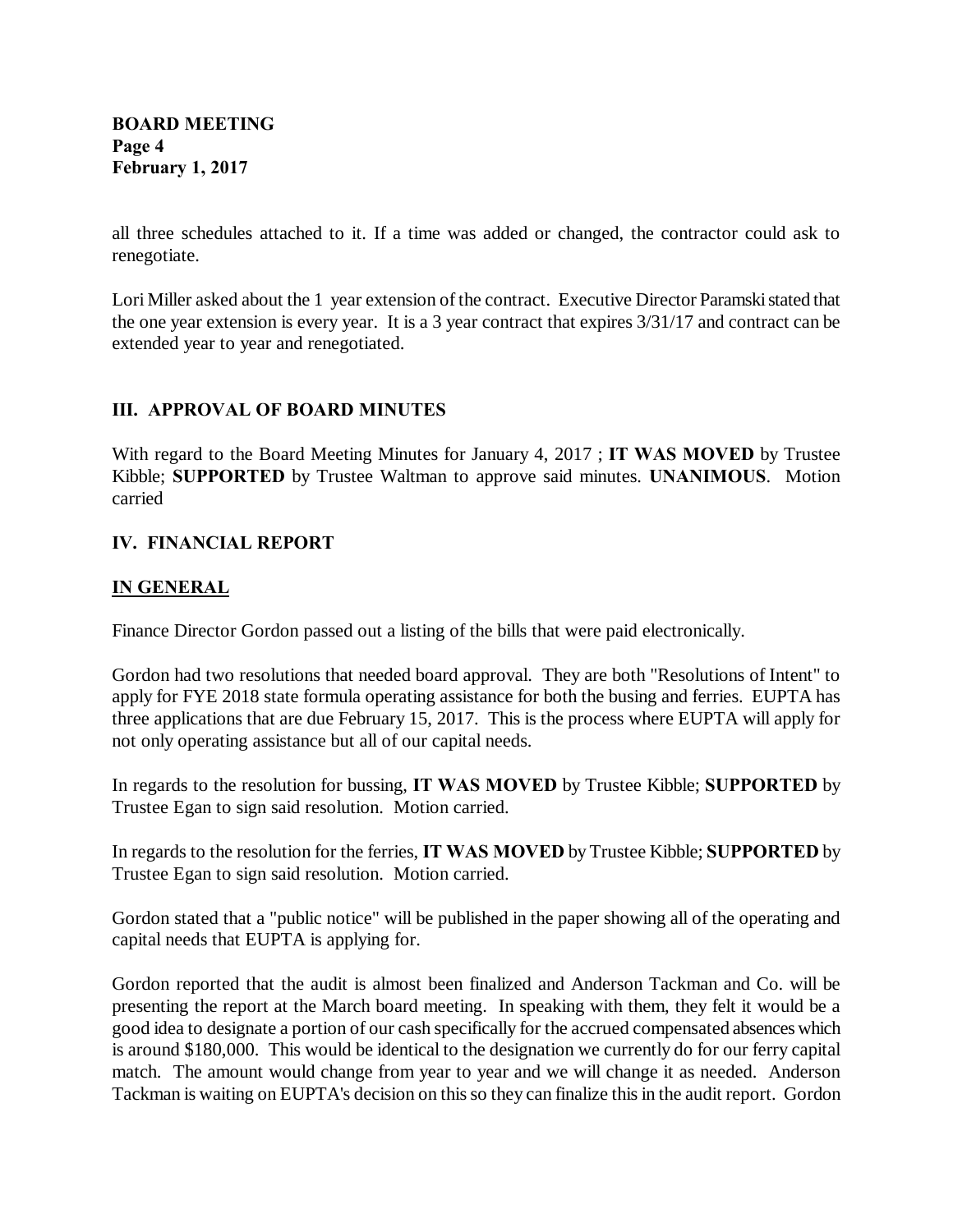encouraged the board to designate the \$180,000 retro back to 9/30/16 so it can be in the footnotes of the audit.

**IT WAS MOVED** by Trustee Waltman; **SUPPORTED** by Trustee Kibble to designate a portion of our cash specifically for the accrued compensated absences retroactive to 9/30/16. Motion carried.

Gordon stated that since Ted Postula was not reappointed and EUPTA just updated all of the signature cards, the board needs to make a motion to remove Ted from all accounts in the Authority's name. EUPTA will keep Chairman Sasso and Trustee Kibble on the cards as well as Executive Director Paramski and not add anyone new at this time.

**IT WAS MOVED** by Trustee Waltman; **SUPPORTED** by Trustee Kibble to remove Ted Postula from all accounts in the Authority's name. Motion carried.

Gordon also stated that a new secretary needs to be appointed. **IT WAS MOVED** byTrustee Kibble to nominate Trustee Waltman; **SUPPORTED** by Trustee Egan. Motion carried.

# **BUS SYSTEM**

Gordon reported that EUPTA's fare revenue is down 4% for the month of December and passengers are down by 321. December is a slow month for the bussing due to Northern Transitions and other programs being closed for 2 weeks. Total revenue is up by 3.41% and expenses increased almost 19%. Wages are up due to the increase that took place in December and the administrative line item is up for staff overlap and 2 retirements which included sick and annual leave payouts. You will see this increase in the ferries as well.

## **FERRY SYSTEM**

The ferries had a slight decrease in fare revenue in December with both vehicles and passengers down as well. YTD fare revenue has increased 4%, vehicles are up 2% and passengers are up 3% for all three ferries combined.

Gordon reported that like most winters, the ferry operations often operate with a deficit during these months. During the busy summer months, EUPTA puts aside cash to offset the reduced fare revenue in the winter.

Gordon stated that page 18 is a running balance showing the amount of capital match EUPTA has set aside for the marine capital match that is required for grants. She stated that the next page shows the amount of cash EUPTA has designated for this match. In addition to audit report footnotes, this is where the \$180,000 designation for accrued compensated absences will be shown.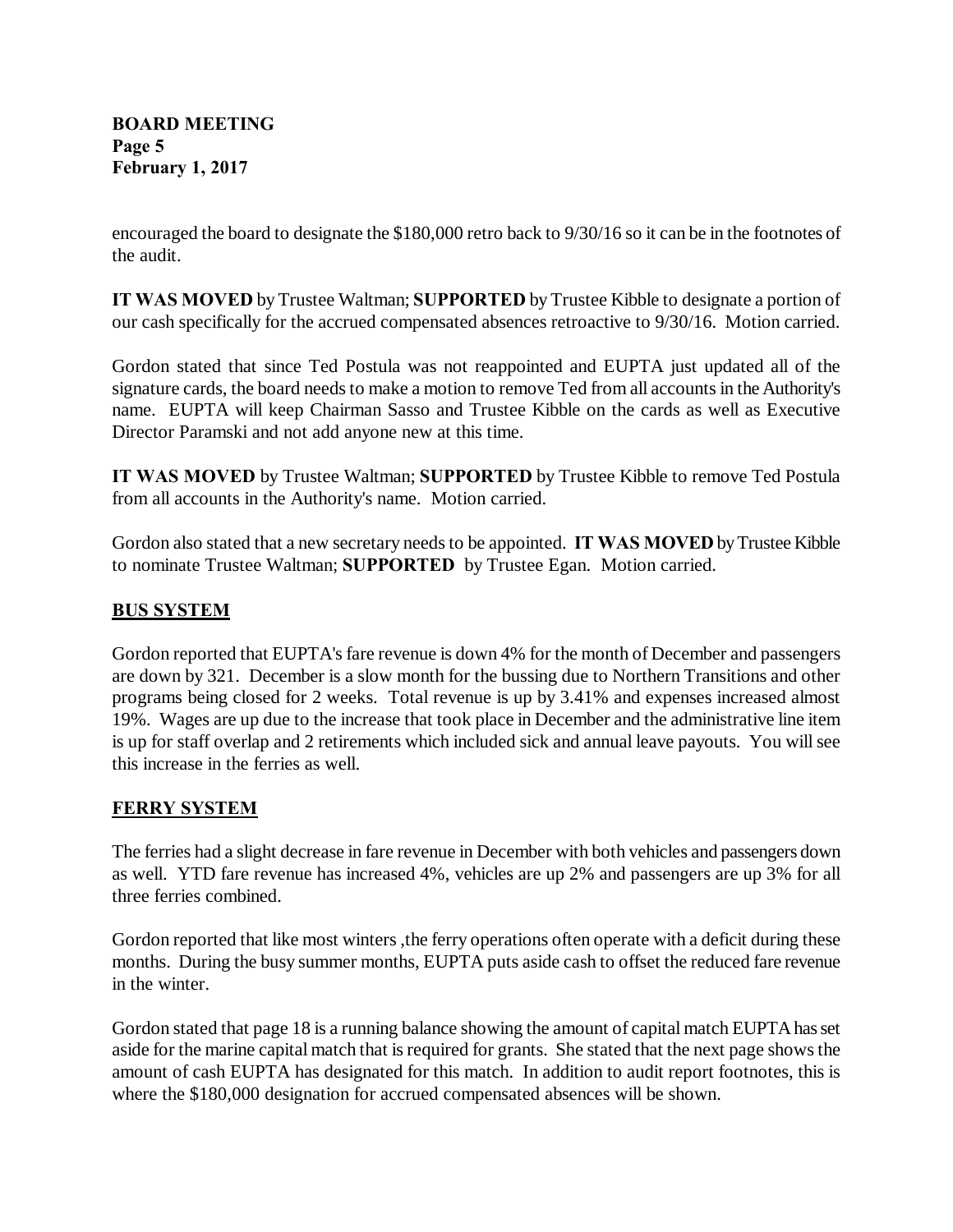**BOARD MEETING Page 6 February 1, 2017**

# **V. EXECUTIVE DIRECTOR'S REPORT**

### **FERRIES:**

Executive Director Paramski reported that the Sugar Islander II experienced a problem with the main engine. The Drummond Islander III was brought up over the week-end with a Coast Guard escort. The engine was pulled and the spare will be put in. He stated that if all goes well the Sugar Islander II will be in the water doing Sea Trials Friday afternoon. Paramski reported that the engine that was pulled out will now have to be sent in for a rebuild which is money that EUPTA did not plan on spending. Paramski and Gordon met with Chuck Lindstrom, Project Manager and Paramski reports that they did identify funding for the engine rebuild. Paramski has been in contact with the Coast Guard in regards to getting the Drummond III back to Drummond Island.

Paramski reported that the consultant that is designing the new Sugar III boat called earlier in the week and reported they are at the point where they are ready to start writing the specifications and that they are on schedule for the 3/20/17 deadline on the design. Delivery of the boat was also discussed.

Paramski reported that the Drummond IV inspection came to a conclusion and EUPTA was certified for another year.

# **BUSSES:**

Paramski stated that EUPTA continues to have difficulties hiring bus drivers. He stated that he has talked with other transit companies however they have a millage and we don't therefore they can offer a higher wage and benefits. Paramski noted that EUPTA went from full time drivers to part time drivers about 10 years ago. Paramski stated it was a good business decision at the time. He feels that it was a short term fix as the retired bus drivers could come back as part time. Paramski stated that at some point we will lose our current bussing supervisor. He stated that EUPTA will not be able to replace him with all of his knowledge for the wage we are offering. Paramski stated if it wasn't for our bussing supervisor we would not have a bussing system as he is covering shifts, doing special runs and plowing so the busses can get out in the mornings. Paramski stated that we could do extra things to generate revenue if we had the drivers to do so.

Paramski stated that his recommendation is that at a minimum EUPTA will need to hire at least one full time person.

Paramski stated that the Director of the International Bridge has requested a meeting regarding transportation.